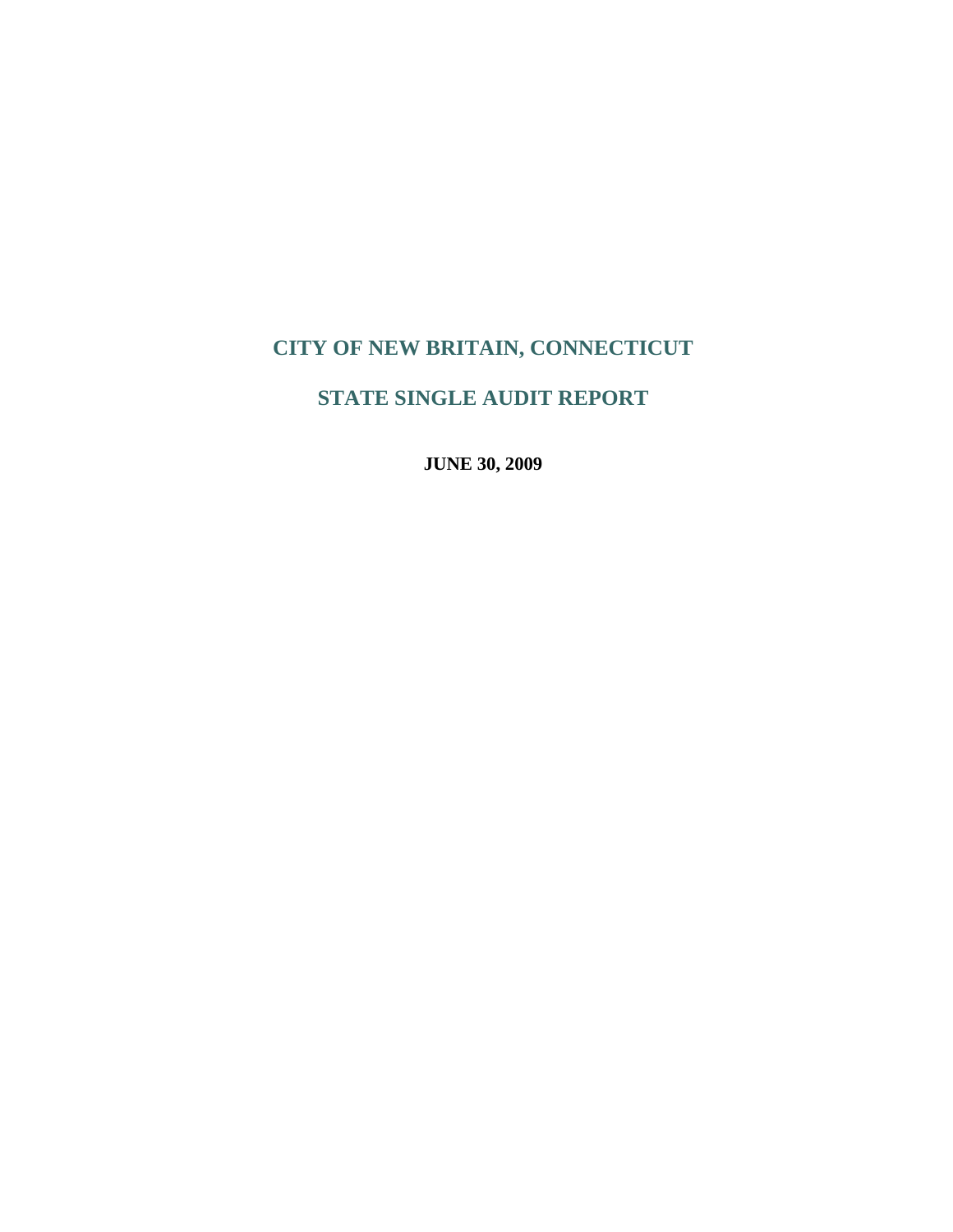## **STATE SINGLE AUDIT REPORT**

## **JUNE 30, 2009**

## **TABLE OF CONTENTS**

| Independent Auditors' Report on Compliance with Requirements Applicable to Each<br>Major Program, on Internal Control over Compliance in Accordance with the State<br>Single Audit Act and on the Schedule of Expenditures of State Financial Assistance | $1 - 2$   |
|----------------------------------------------------------------------------------------------------------------------------------------------------------------------------------------------------------------------------------------------------------|-----------|
| Schedule of Expenditures of State Financial Assistance                                                                                                                                                                                                   | $3 - 8$   |
| Notes to Schedule                                                                                                                                                                                                                                        | $9-10$    |
| Independent Auditors' Report on Internal Control over Financial Reporting and on<br>Compliance Based on an Audit of Financial Statements Performed in Accordance with<br><b>Government Auditing Standards</b>                                            | $11 - 12$ |
| Schedule of Findings and Questioned Costs                                                                                                                                                                                                                | $13 - 14$ |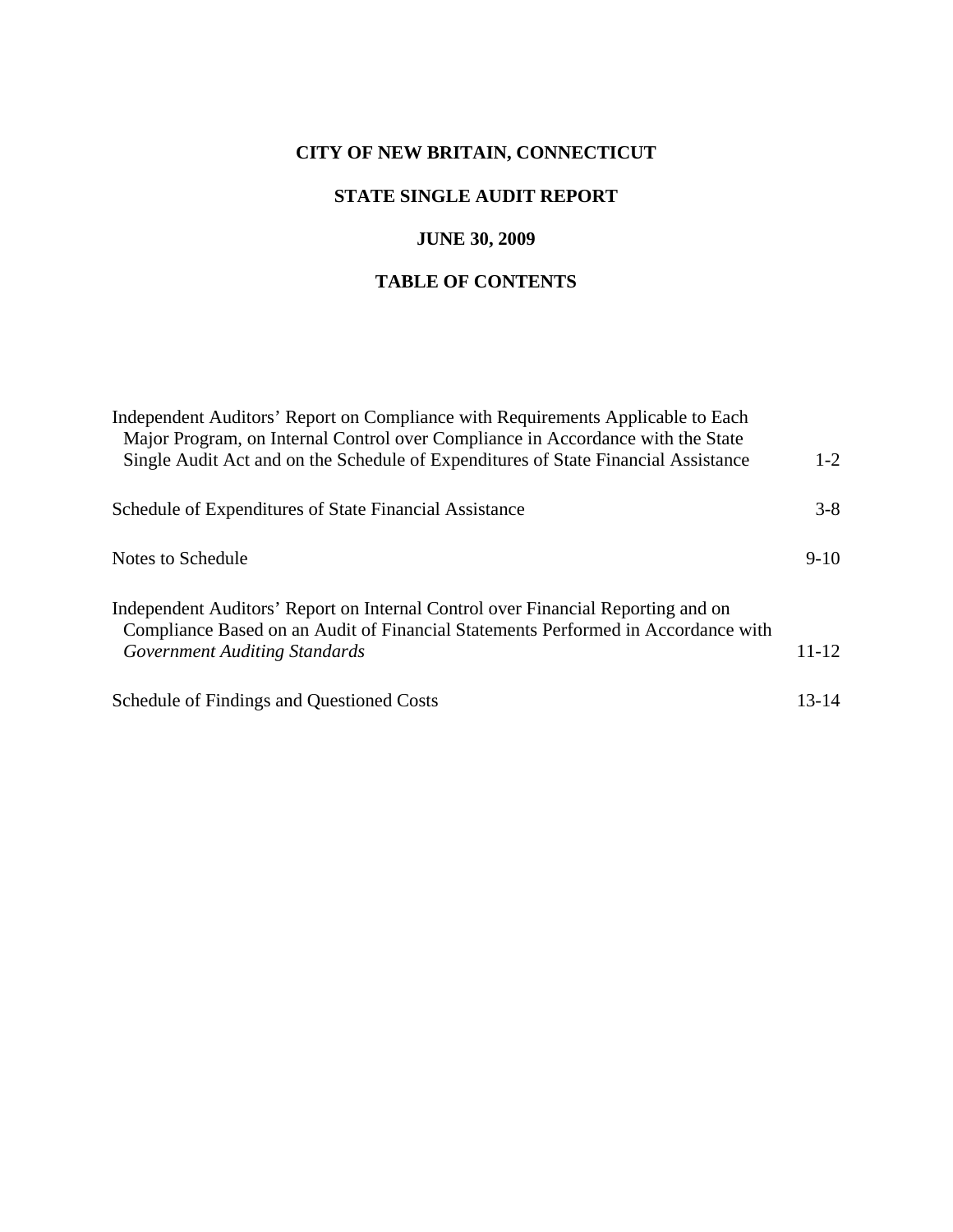

Accounting  $\vert$  Tax  $\vert$  Business Consulting

### **Independent Auditors' Report on Compliance with Requirements Applicable to Each Major Program, on Internal Control over Compliance in Accordance with the State Single Audit Act and on the Schedule of Expenditures of State Financial Assistance**

To The Honorable Mayor and Members of the Common Council of the City of New Britain City of New Britain, Connecticut

#### Compliance

We have audited the compliance of the City of New Britain, Connecticut, with the types of compliance requirements described in the *Office of Policy and Management Compliance Supplement* that are applicable to each of its major state programs for the year ended June 30, 2009. The major state programs are identified in the summary of auditors' results section of the accompanying schedule of findings and questioned costs. Compliance with the requirements of laws, regulations, contracts and grants applicable to each of its major state programs is the responsibility of the City of New Britain, Connecticut's management. Our responsibility is to express an opinion on the City of New Britain, Connecticut's compliance based on our audit.

We conducted our audit of compliance in accordance with auditing standards generally accepted in the United States of America; the standards applicable to financial audits contained in *Government Auditing Standards*, issued by the Comptroller General of the United States; and the State Single Audit Act (C.G.S. Sections 4-230 to 4-236). Those standards and the State Single Audit Act require that we plan and perform the audit to obtain reasonable assurance about whether noncompliance with the types of compliance requirements referred to above that could have a direct and material effect on a major state program occurred. An audit includes examining, on a test basis, evidence about the City of New Britain, Connecticut's compliance with those requirements and performing such other procedures as we considered necessary in the circumstances. We believe that our audit provides a reasonable basis for our opinion. Our audit does not provide a legal determination on the City of New Britain, Connecticut's compliance with those requirements.

In our opinion, the City of New Britain, Connecticut, complied, in all material respects, with the requirements referred to above that are applicable to each of its major state programs for the year ended June 30, 2009.

> Blum, Shapiro & Company, P.C. WEST HARTFORD • SHELTON Westport • Waterbury • New York An Independent Member of Baker Tilly International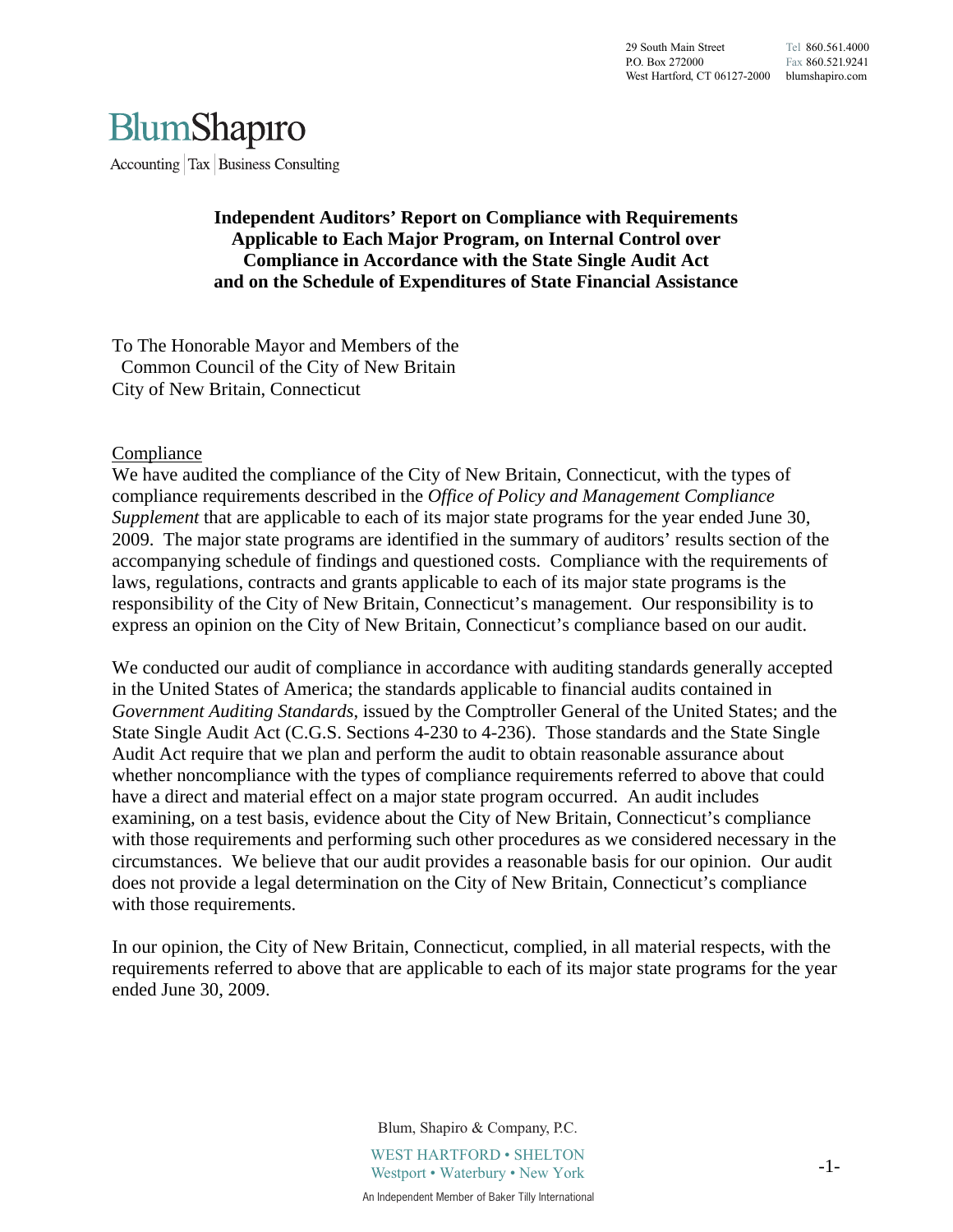#### Internal Control over Compliance

The management of the City of New Britain, Connecticut, is responsible for establishing and maintaining effective internal control over compliance with requirements of laws, regulations, contracts and grants applicable to state programs. In planning and performing our audit, we considered the City of New Britain, Connecticut's internal control over compliance with the requirements that could have a direct and material effect on a major state program in order to determine our auditing procedures for the purpose of expressing our opinion on compliance, but not for the purpose of expressing an opinion on the effectiveness of internal control over compliance. Accordingly, we do not express an opinion on the effectiveness of the City of New Britain, Connecticut's internal control over compliance.

A control deficiency in an entity's internal control over compliance exists when the design or operation of a control does not allow management or employees, in the normal course of performing their assigned functions, to prevent or detect noncompliance with a type of compliance requirement of a state program on a timely basis. A significant deficiency is a control deficiency, or combination of control deficiencies, that adversely affects the entity's ability to administer a state program such that there is more than a remote likelihood that noncompliance with a type of compliance requirement of a state program that is more than inconsequential will not be prevented or detected by the City's internal control.

A material weakness is a significant deficiency, or combination of significant deficiencies, that results in more than a remote likelihood that material noncompliance with a type of compliance requirement of a state program will not be prevented or detected by the City's internal control.

Our consideration of internal control over compliance was for the limited purpose described in the first paragraph of this section and would not necessarily identify all deficiencies in the City's internal control that might be significant deficiencies or material weaknesses. We did not identify any deficiencies in internal control over compliance that we consider to be material weaknesses, as defined above.

#### Schedule of Expenditures of State Financial Assistance

We have audited the financial statements of the governmental activities, the business-type activities, each major fund and the aggregate remaining fund information of the City of New Britain, Connecticut, as of and for the year ended June 30, 2009 and have issued our report thereon dated December 20, 2009. Our audit was performed for the purpose of forming opinions on the financial statements that collectively comprise the City of New Britain, Connecticut's basic financial statements. The accompanying schedule of expenditures of state financial assistance is presented for purposes of additional analysis as required by the State Single Audit Act and is not a required part of the basic financial statements. Such information has been subjected to the auditing procedures applied in the audit of the basic financial statements and, in our opinion, is fairly stated, in all material respects, in relation to the basic financial statements taken as a whole.

This report is intended for the information and use of management, the Mayor, members of the Common Council, the Board of Education, the Office of Policy and Management and state awarding agencies and is not intended to be and should not be used by anyone other than these specified parties.

Blum, Shapino & Company, P.C.

December 20, 2009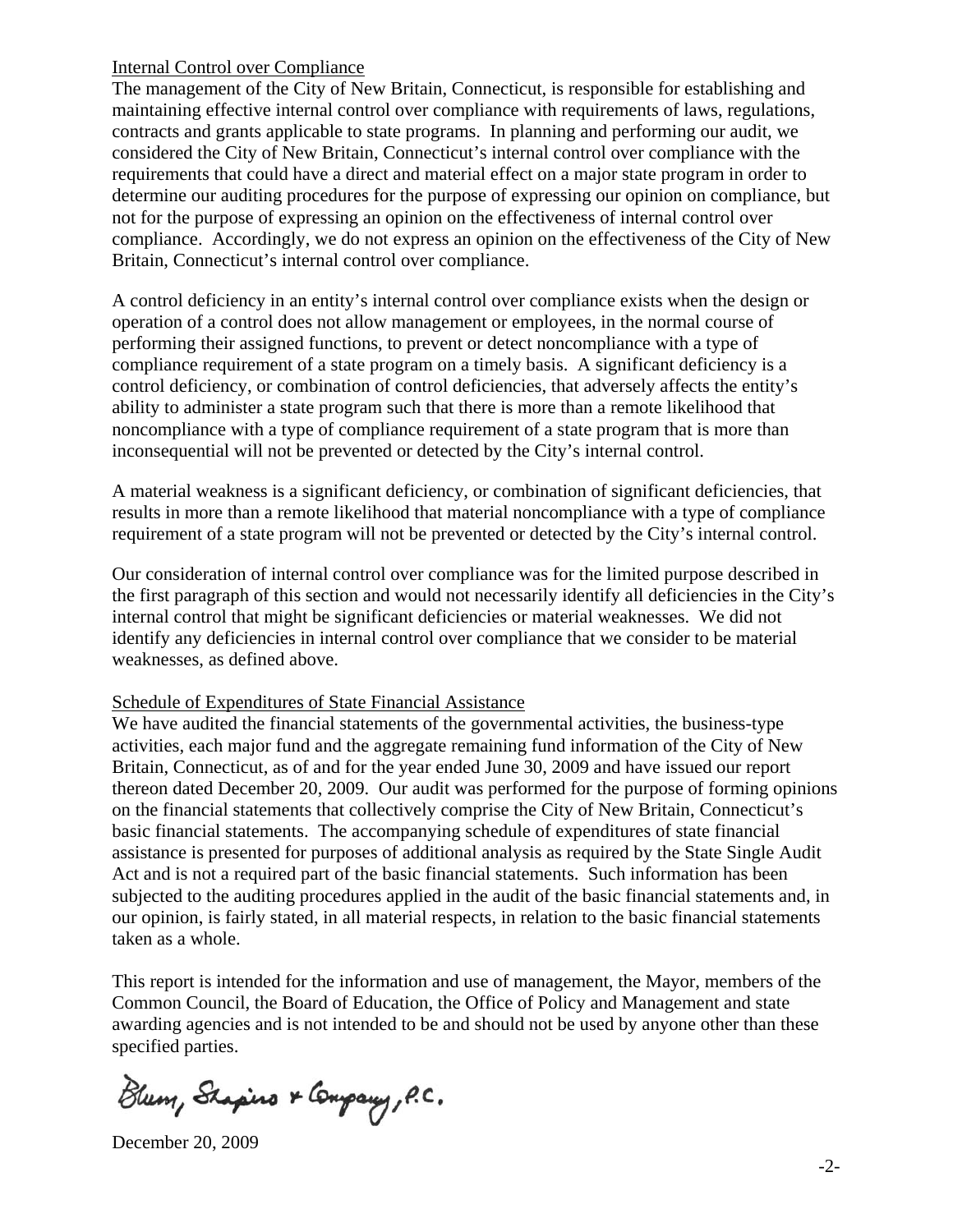## **SCHEDULE OF EXPENDITURES OF STATE FINANCIAL ASSISTANCE**

## **FOR THE YEAR ENDED JUNE 30, 2009**

| <b>State Grantor/Program Title</b>                                            | <b>State Grant Program</b><br><b>Core-CT Number</b> | <b>Expenditures</b> |
|-------------------------------------------------------------------------------|-----------------------------------------------------|---------------------|
| <b>Board of Education and Services for the Blind</b>                          |                                                     |                     |
| Education Aid Blind/Visually Impaired Children                                | 11000-ESB65020-12060                                | \$<br>107,297       |
| <b>Department of Children and Families</b>                                    |                                                     |                     |
| <b>Child Welfare Support Services</b>                                         | 11000-DCF91178-16120                                | 33,102              |
| <b>Office of the State Comptroller</b>                                        |                                                     |                     |
| Payment in Lieu of Taxes (PILOT) on State-Owned<br>Property                   | 11000-OSC15910-17004                                | 4,255,399           |
| Payment in Lieu of Taxes (PILOT) on Private Colleges<br>and General Hospitals | 11000-OSC15910-17006                                | 3,561,936           |
| Mashantucket Pequot/Mohegan Fund                                              | 12009-OSC15910-17005                                | 3,544,218           |
| <b>Boat Grant</b>                                                             | 12027-OSC15910-40211                                | 13,433              |
| Total Office of the State Comptroller                                         |                                                     | 11,374,986          |
| <b>Department of Economic and Community</b><br><b>Development</b>             |                                                     |                     |
| Tax Abatement Program                                                         | 11000-ECD46400-17008-038                            | 29,275              |
| Payment In Lieu of Taxes (PILOT)                                              | 11000-ECD46400-17012-039                            | 158,120             |
| <b>Urban Action Bonds</b>                                                     | 13019-ECD46440-41240                                | 429,647             |
| <b>Urban Action Bonds</b>                                                     | 13019-ECD46350-41240                                | 20,000              |
| Total Department of Economic and Community<br>Development                     |                                                     | 637,042             |
| <b>Department of Education</b>                                                |                                                     |                     |
| School Readiness and Child Care in Priority School<br>Districts               | 11000-SDE64000-17043-82056                          | 3,957,007           |
| <b>Omnibus Grants St Supported Schools</b>                                    | 11000-SDE64370-16072                                | 170,017             |
|                                                                               |                                                     |                     |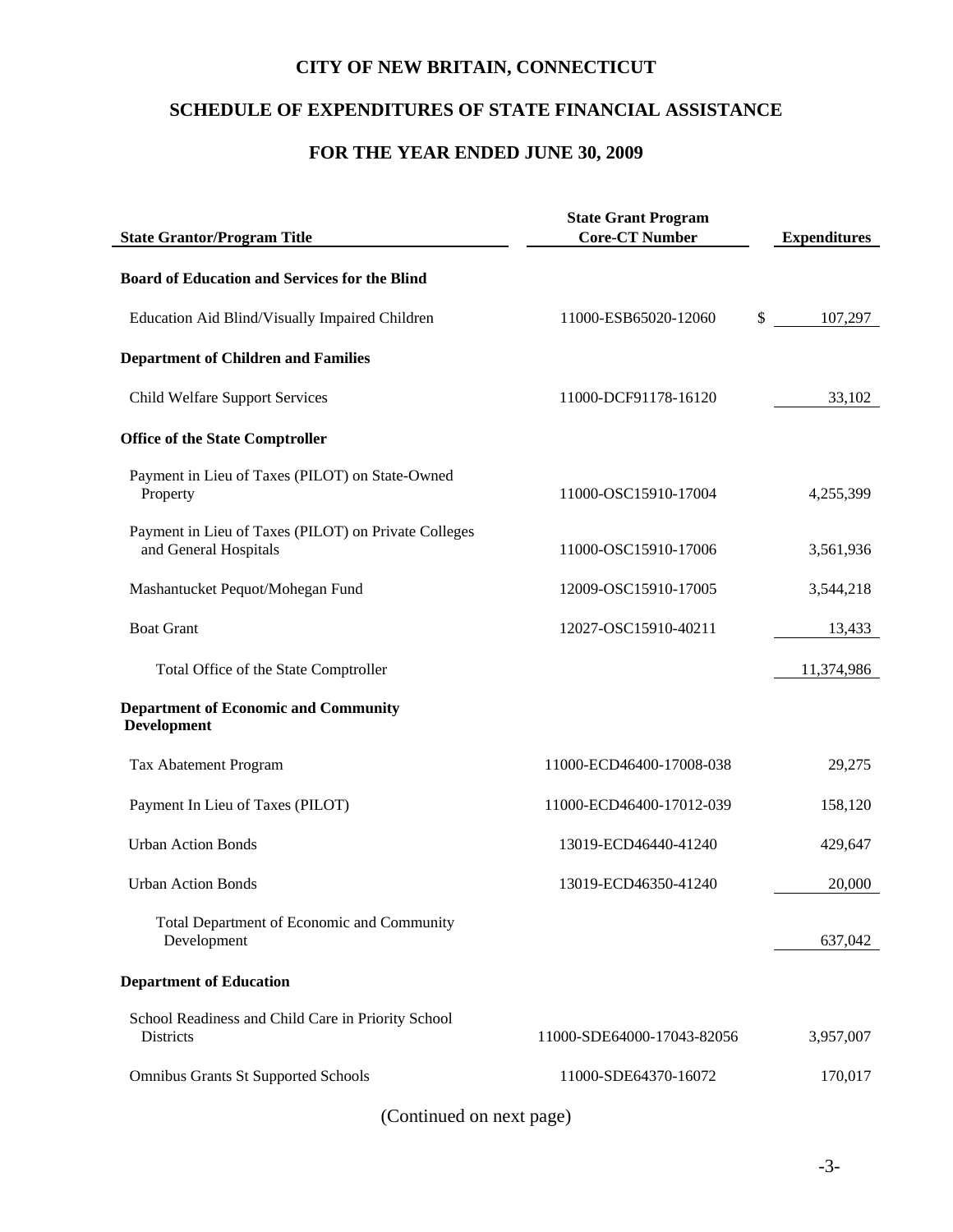## **SCHEDULE OF EXPENDITURES OF STATE FINANCIAL ASSISTANCE (CONTINUED)**

## **FOR THE YEAR ENDED JUNE 30, 2009**

| <b>State Grantor/Program Title</b>            | <b>State Grant Program</b><br><b>Core-CT Number</b> | <b>Expenditures</b> |
|-----------------------------------------------|-----------------------------------------------------|---------------------|
| <b>Family Resource Centers</b>                | 11000-SDE64370-16110                                | \$<br>194,400       |
| <b>Adult Education</b>                        | 11000-SDE64370-17030                                | 1,299,118           |
| Health and Welfare - Private School Pupil     | 11000-SDE64370-17034                                | 84,018              |
| <b>Bilingual Education</b>                    | 11000-SDE64370-17042                                | 155,906             |
| Priority School Districts                     | 11000-SDE64000-17043                                | 2,314,508           |
| <b>Extended School Hours Program Grant</b>    | 11000-SDE64000-17043-82054                          | 194,640             |
| Summer School Accountability Grant            | 11000-SDE64000-17043-82055                          | 227,089             |
| <b>School Breakfast</b>                       | 11000-SDE64370-17046                                | 62,556              |
| Youth Services Bureau                         | 11000-SDE64370-17052                                | 72,771              |
| <b>Youth Services Bureau</b>                  | 11000-SDE64370-16201                                | 7,550               |
| <b>Magnet Schools</b>                         | 11000-SDE64370-17057                                | 14,300              |
| <b>Quality Enhancement Grant</b>              | 12060-SDE64370-90242                                | 67,184              |
| School Improvement Grant                      | 12060-SDE64370-22223                                | 42,014              |
| Financial Literacy - UBS                      | 12060-SDE64370-35358                                | 23,420              |
| <b>Total Department of Education</b>          |                                                     | 8,888,498           |
| <b>Department of Environmental Protection</b> |                                                     |                     |
| Underground Stage Track Petroleum Clean-Up    | 12026-DEP43750-40201                                | 10,535              |
| <b>Judicial Branch</b>                        |                                                     |                     |
| Non-Budgeted Operating Appropriation          | 34001-JUD95162-40001                                | 28,955              |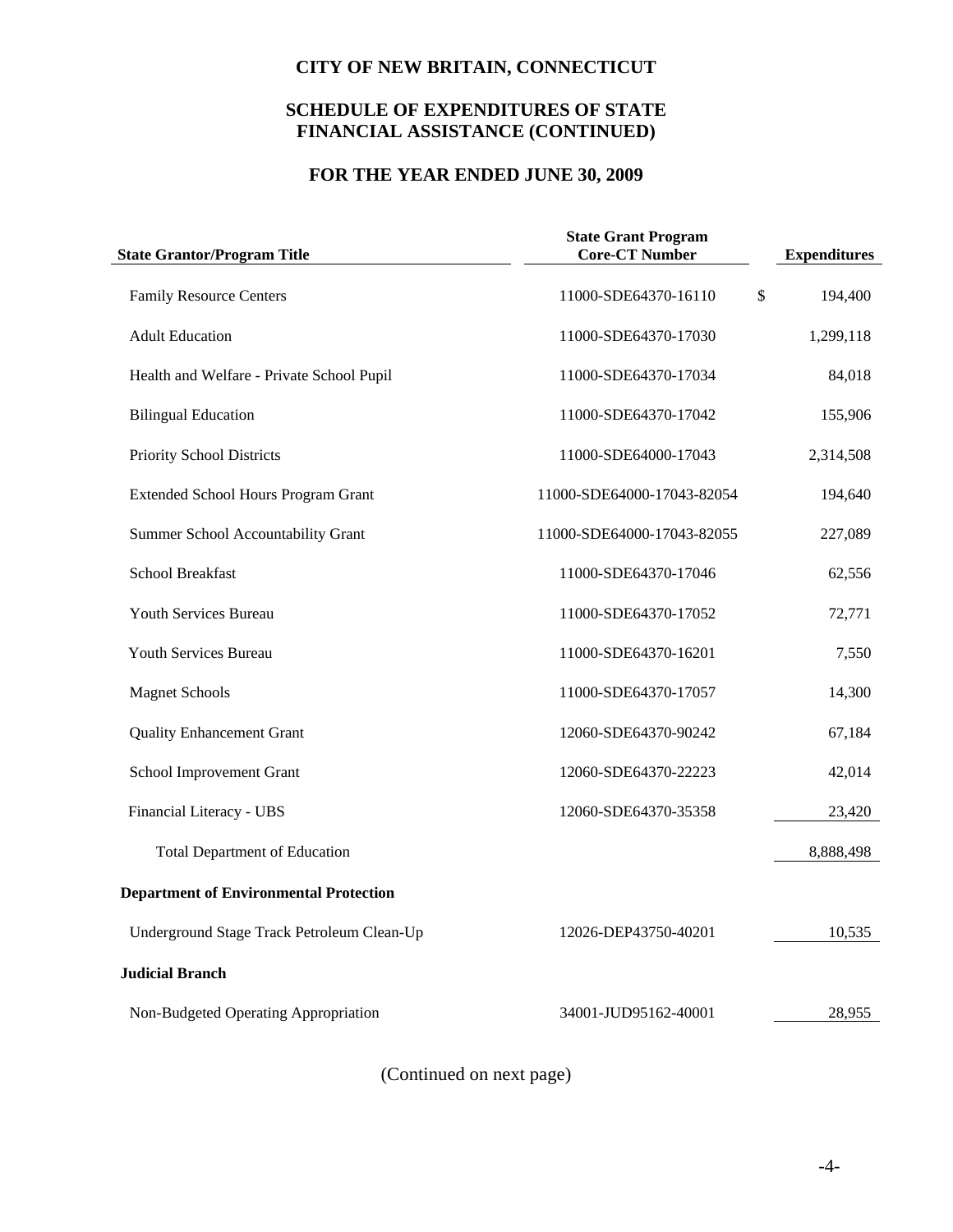## **SCHEDULE OF EXPENDITURES OF STATE FINANCIAL ASSISTANCE (CONTINUED)**

## **FOR THE YEAR ENDED JUNE 30, 2009**

| <b>State Grantor/Program Title</b>                                                                              | <b>State Grant Program</b><br><b>Core-CT Number</b> | <b>Expenditures</b> |
|-----------------------------------------------------------------------------------------------------------------|-----------------------------------------------------|---------------------|
| <b>Connecticut State Library</b>                                                                                |                                                     |                     |
| <b>Grants to Public Libraries</b>                                                                               | 11000-CSL66051-17003                                | \$<br>5,519         |
| ConnectiCard Payments                                                                                           | 11000-CSL66051-17010                                | 7,610               |
| <b>Historic Documents Preservation Grants</b>                                                                   | 12060-CSL66094-35150                                | 12,000              |
| <b>Total Connecticut State Library</b>                                                                          |                                                     | 25,129              |
| <b>Office of Policy and Management</b>                                                                          |                                                     |                     |
| Justice Assistance State Match Program                                                                          | 11000-OPM20350-12251                                | 31,029              |
| Reimbursement of Property Taxes - Disability Exemption                                                          | 11000-OPM20600-17011                                | 13,894              |
| Payment in Lieu of Taxes (PILOT) on Exempt Property of<br>Manufacturing Facilities in Distressed Municipalities | 11000-OPM20600-17016                                | 77,759              |
| Property Tax Relief for Elderly and Totally Disabled<br>Homeowners                                              | 11000-OPM20600-17018                                | 485,098             |
| Property Tax Relief for Elderly Homeowners - Freeze<br>Program                                                  | 11000-OPM20600-17021                                | 21,545              |
| Property Tax Relief for Veterans                                                                                | 11000-OPM20600-17024                                | 30,797              |
| Property Tax Relief for Manufacturing Machinery and<br><b>Equipment and Commercial Vehicles</b>                 | 11000-OPM20600-17031                                | 1,194,588           |
| Local Capital Improvement Program                                                                               | 12050-OPM20600-40254                                | 616,464             |
| Urban Youth Violence Prevention                                                                                 | 11000-OPM20350-12447                                | 199,772             |
| <b>Heating Assistance Schools</b>                                                                               | 11000-OPM20600-17096                                | 126,748             |
| Prepare/Revise - Municipal Plans                                                                                | 12052-OPM20600-43129                                | 20,000              |
| Total Office of Policy and Management                                                                           |                                                     | 2,817,694           |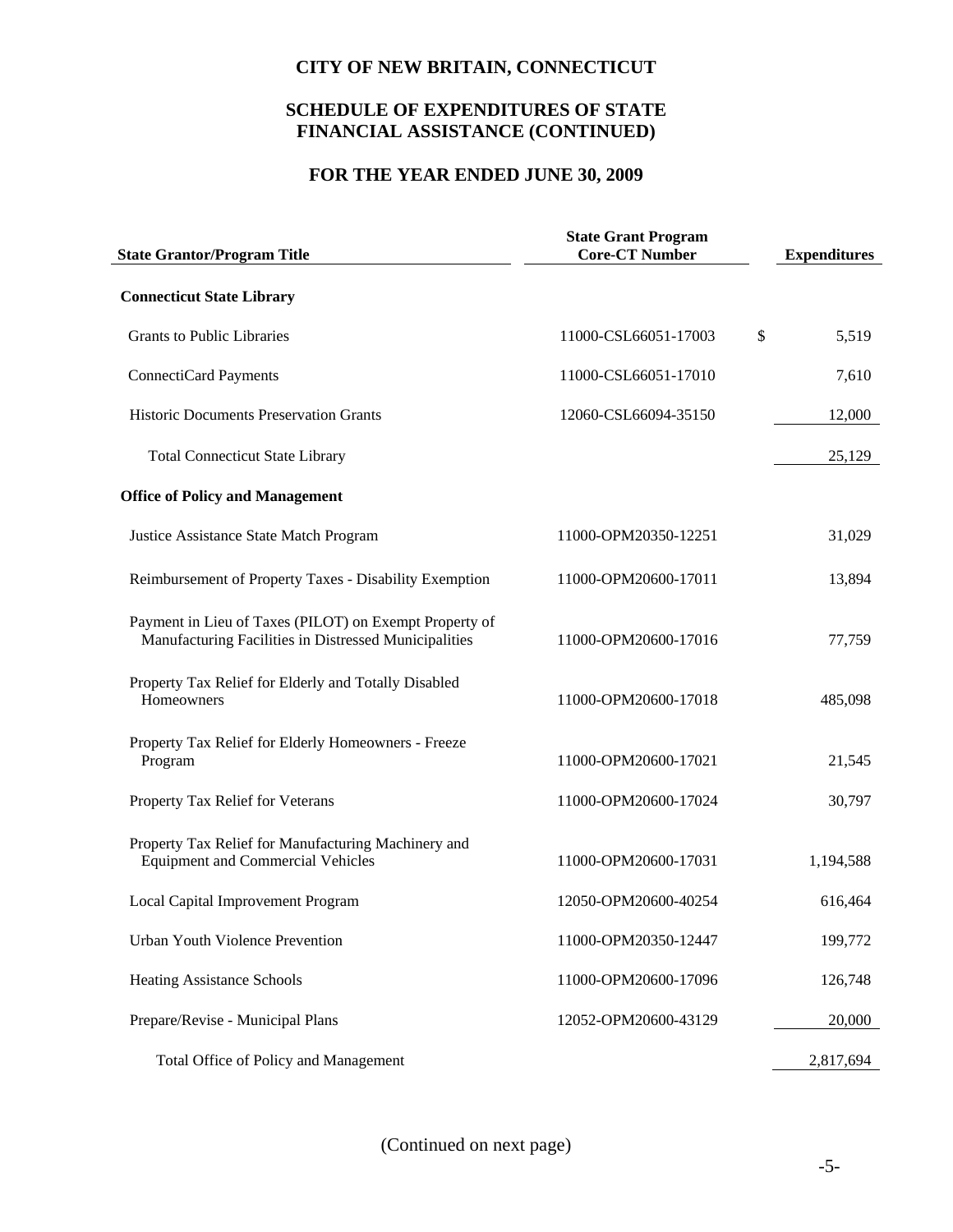## **SCHEDULE OF EXPENDITURES OF STATE FINANCIAL ASSISTANCE (CONTINUED)**

## **FOR THE YEAR ENDED JUNE 30, 2009**

| <b>State Grantor/Program Title</b>                                    | <b>State Grant Program</b><br><b>Core-CT Number</b> | <b>Expenditures</b> |
|-----------------------------------------------------------------------|-----------------------------------------------------|---------------------|
| <b>Department of Public Health</b>                                    |                                                     |                     |
| Childhood Lead Poisoning Prevention Program                           | 11000-DPH48766-12227                                | \$<br>51,121        |
| Tuberculosis Control and Prevention                                   | 11000-DPH48666-16112                                | 3,881               |
| Local and District Departments of Health                              | 11000-DPH48558-17009                                | 83,936              |
| <b>Sexually Transmitted Disease Control</b>                           | 11000-DPH48665-17013                                | 14,430              |
| School-Based Health Clinics                                           | 11000-DPH48832-17019                                | 279,062             |
| Total Department of Public Health                                     |                                                     | 432,430             |
| <b>Department of Public Safety</b>                                    |                                                     |                     |
| <b>Telecommunications Fund</b>                                        | 12060-DPS32740-35190                                | 136,728             |
| Drug Asset Forfeiture Revolving Fund - DPS                            | 12060-DPS32155-35142                                | 32,531              |
| <b>Total Department of Public Safety</b>                              |                                                     | 169,259             |
| <b>Department of Revenue Services, Division of Special</b><br>Revenue |                                                     |                     |
| <b>Off Track Betting</b>                                              | 34004-DSR18307-40001                                | 200,604             |
| <b>Bingo Payments</b>                                                 | 34003-DSR18309-42350                                | 761                 |
| Total Department of Revenue Services, Division of<br>Special Revenue  |                                                     | 201,365             |
| <b>Department of Social Services</b>                                  |                                                     |                     |
| Medicaid                                                              | 11000-DSS60000-16020                                | 610,606             |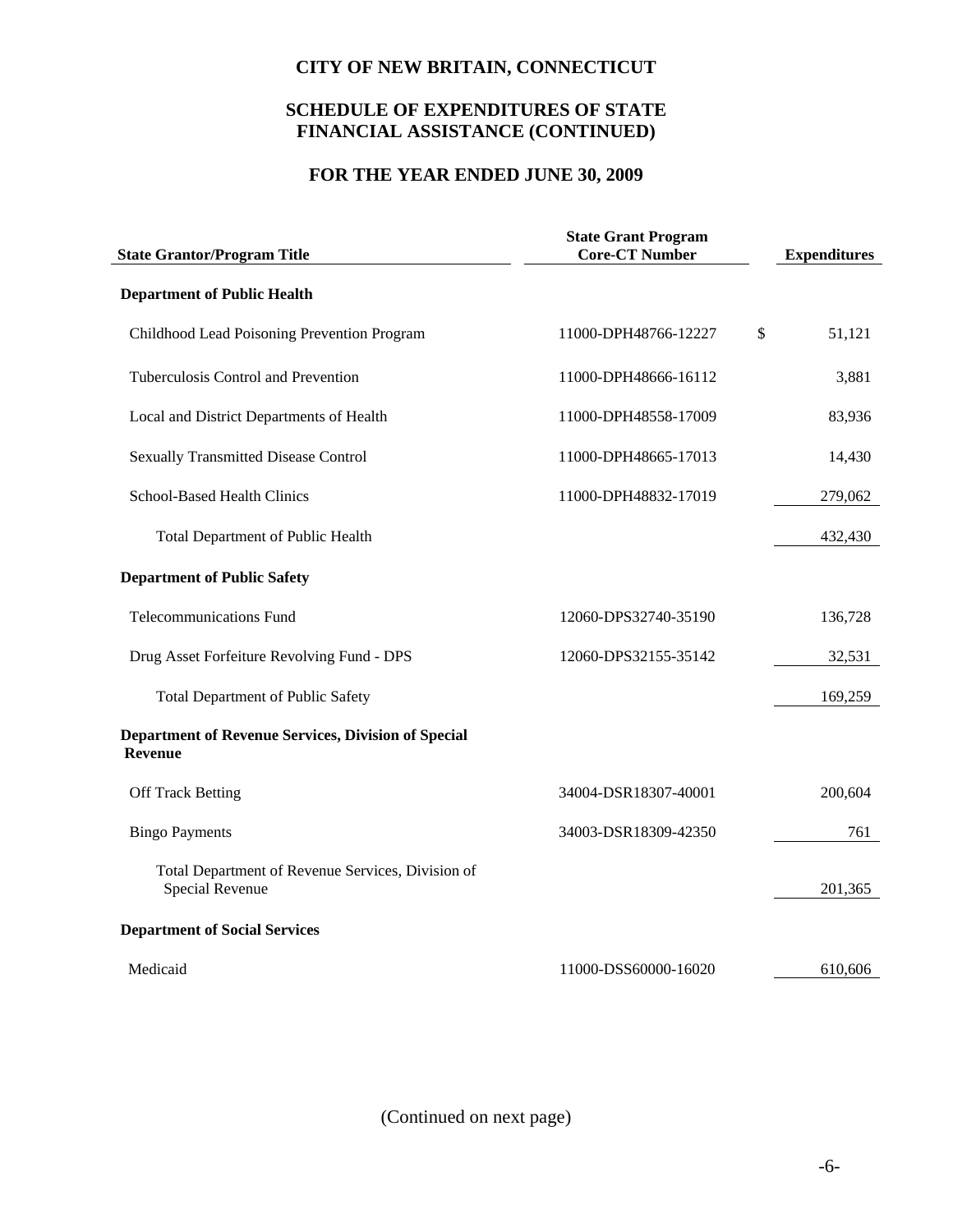## **SCHEDULE OF EXPENDITURES OF STATE FINANCIAL ASSISTANCE (CONTINUED)**

## **FOR THE YEAR ENDED JUNE 30, 2009**

| <b>State Grant Program</b><br><b>Core-CT Number</b><br><b>State Grantor/Program Title</b> |                       | <b>Expenditures</b> |
|-------------------------------------------------------------------------------------------|-----------------------|---------------------|
| <b>Department of Transportation</b>                                                       |                       |                     |
| Town Aid Roads Grants Transportation Fund                                                 | 12001-DOT57000-17036  | \$<br>382,290       |
| <b>Alcohol Open Container Requirements</b>                                                | 12062-DOT57533-22091  | 16,228              |
| <b>TSB Projects Account</b>                                                               | 12062-DOT57911-35304  | 62,826              |
| <b>Total Department of Transportation</b>                                                 |                       | 461,344             |
| <b>Department of Emergency Management and Homeland</b><br><b>Security</b>                 |                       |                     |
| School Security Grant                                                                     | 12060-EHS99530-90516  | 1,293,661           |
| <b>Department of Public Works</b>                                                         |                       |                     |
| Rents & Moving                                                                            | 11000-DPW27350-12179  | 138,600             |
| <b>Board of Academic Awards</b>                                                           |                       |                     |
| <b>BCAE Web Based Adult Diploma Program</b>                                               | 123060-BAA77200-20137 | 1,300               |
| Board for State Academy Award Operating Fund                                              | 12060-BAA77142-35186  | 1,192               |
| <b>Total Board of Academic Awards</b>                                                     |                       | 2,492               |
| Office of the Secretary of the State                                                      |                       |                     |
| Help America Vote Act                                                                     | 12060-SOS12500-21465  | 15,963              |
| <b>Total State Financial Assistance Before Exempt Programs</b>                            |                       | 27,248,958          |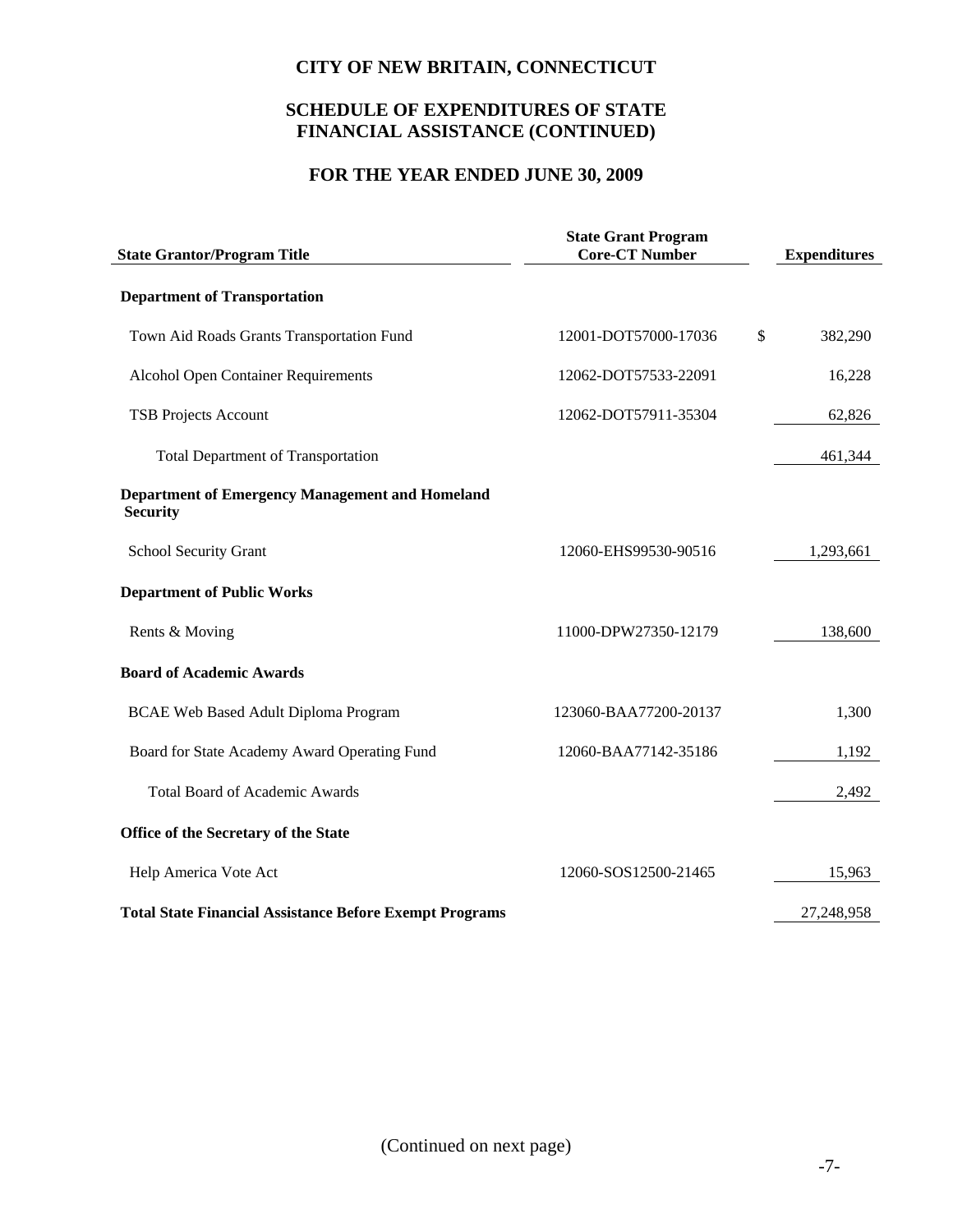## **SCHEDULE OF EXPENDITURES OF STATE FINANCIAL ASSISTANCE (CONTINUED)**

## **FOR THE YEAR ENDED JUNE 30, 2009**

| <b>State Grantor/Program Title</b>           | <b>State Grant Program</b><br><b>Core-CT Number</b> |                  |
|----------------------------------------------|-----------------------------------------------------|------------------|
|                                              | <b>Exempt Programs</b>                              |                  |
| <b>Department of Education</b>               |                                                     |                  |
| <b>Transport of Children</b>                 | 11000-SDE64370-17027                                | \$<br>2,588,878  |
| <b>Education Equalization Grants</b>         | 11000-SDE64370-17041                                | 830,069          |
| <b>Excess Cost Equity</b>                    | 11000-SDE64370-17047                                | 2,998,326        |
| Nonpublic School Transportation              | 11000-SDE64370-17049                                | 346,228          |
| <b>School Construction Grants - Interest</b> | 13009-SDE64370-40896                                | 523,984          |
| School Construction Grants - Principal       | 13010-SDE64370-40901                                | 8,525,980        |
| <b>Total Exempt Programs</b>                 |                                                     | 15,813,465       |
| <b>Total State Financial Assistance</b>      |                                                     | \$<br>43,062,423 |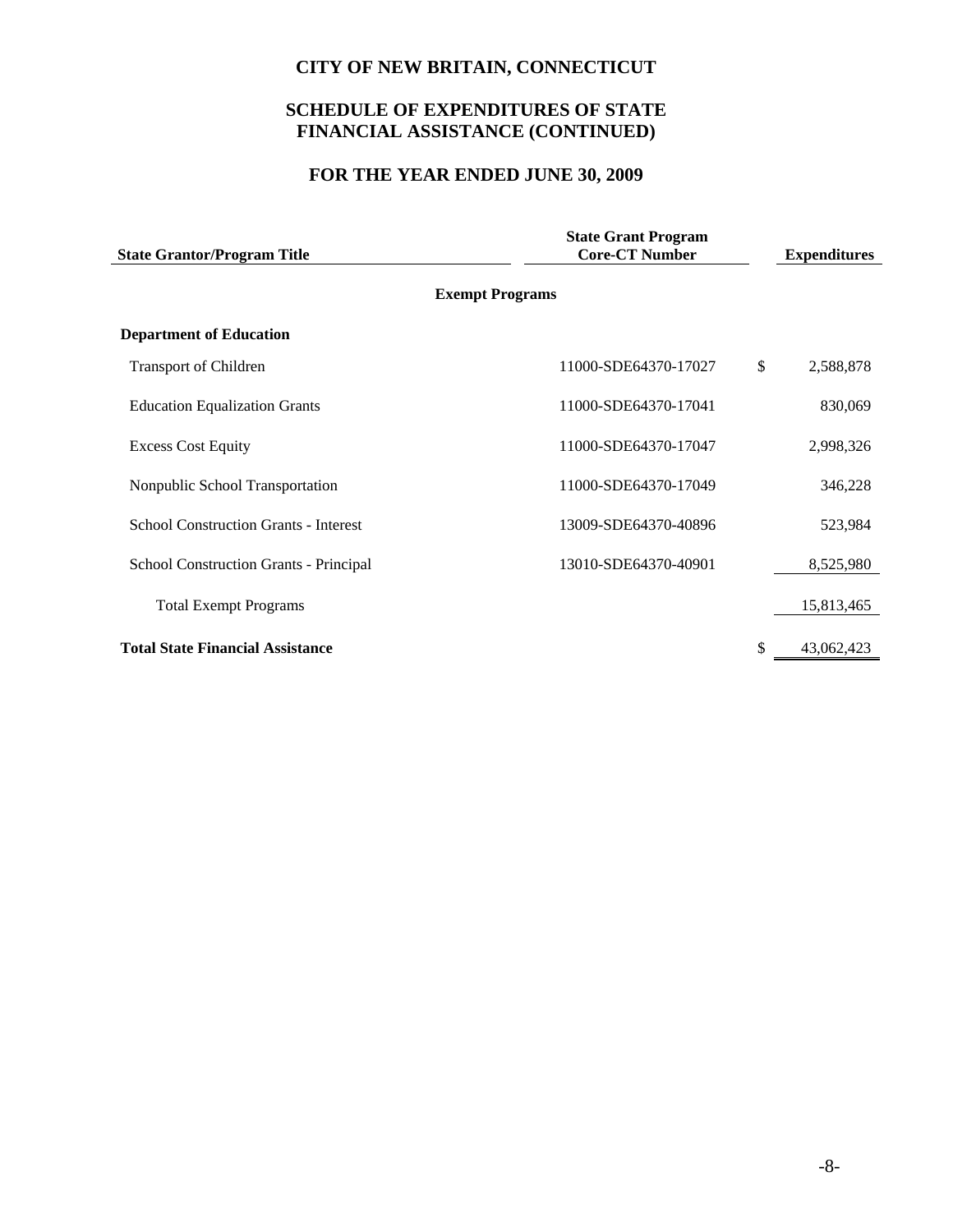### **NOTES TO SCHEDULE OF EXPENDITURES OF STATE FINANCIAL ASSISTANCE**

#### **FOR THE YEAR ENDED JUNE 30, 2009**

Various departments and agencies of the State of Connecticut have provided financial assistance to the City of New Britain, Connecticut, through grants and other authorizations in accordance with the General Statutes of the State of Connecticut. The financial assistance programs fund several programs including housing, education, human services, transportation and general government activities.

#### Note 1 - **Summary of Significant Accounting Policies:**

The accounting policies of the City of New Britain, Connecticut, conform to accounting principles generally accepted in the United States of America as applicable to government entities. The following is a summary of the more significant policies relating to the aforementioned grant programs.

**Basis of Accounting** - The financial statements contained in the City of New Britain, Connecticut's annual audit report are prepared on the modified accrual basis of accounting. The following is a summary of such basis:

Revenues are recognized when susceptible to accrual (i.e., when they become both measurable and available). Available means collectible within the current period or soon enough thereafter to be used to pay liabilities of the current period.

Expenditures are recorded when the related fund liability is incurred, if measurable.

The schedule of expenditures of state financial assistance, contained in this report, is prepared based on regulations established by the State of Connecticut Office of Policy and Management. In accordance with these regulations (Sections 4-236-22), certain grants are not dependent on expenditure activity and, accordingly, are considered to be expended in the fiscal year of receipt. These grant program receipts are reflected in the expenditures column of the schedule of expenditures of state financial assistance.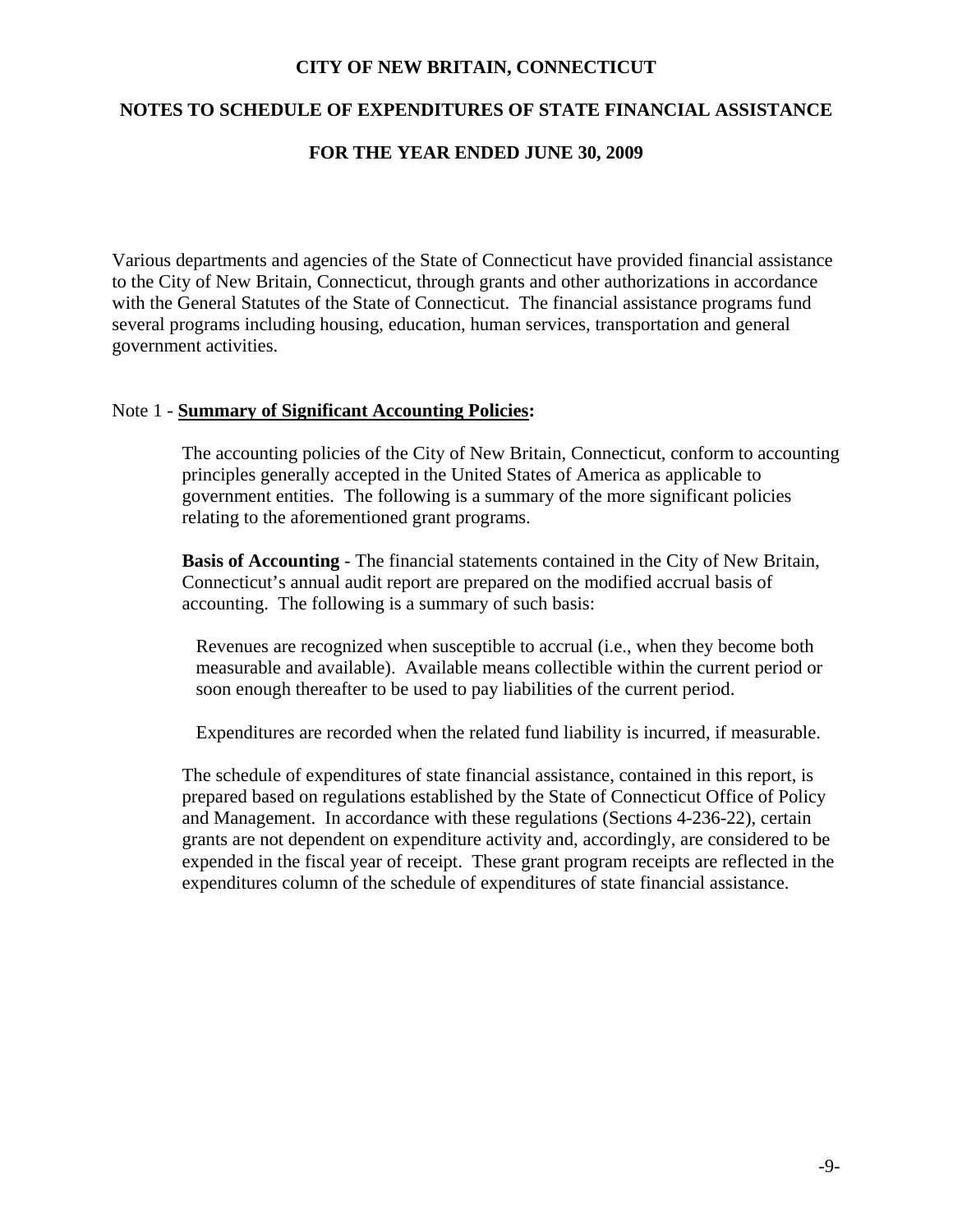## Note 2 - **Loan Programs:**

In accordance with Section  $4-236-23(a)(4)(F)$  of the Regulations to the State Single Audit Act, the notes to the Schedule of Expenditures of State Financial Assistance shall include loans and loan activities. The following is a summary of the various loan program activity for the year ended June 30, 2009:

Department of Environmental Protection:

Clean Water Funds:

| Clean Water Funds:<br>Outstanding balance, July 1, 2008 | \$31,833,714 |
|---------------------------------------------------------|--------------|
| <b>Issued</b><br>Payments                               | (2,143,485)  |
| Outstanding Balance, June 30, 2009                      | 29,690,229   |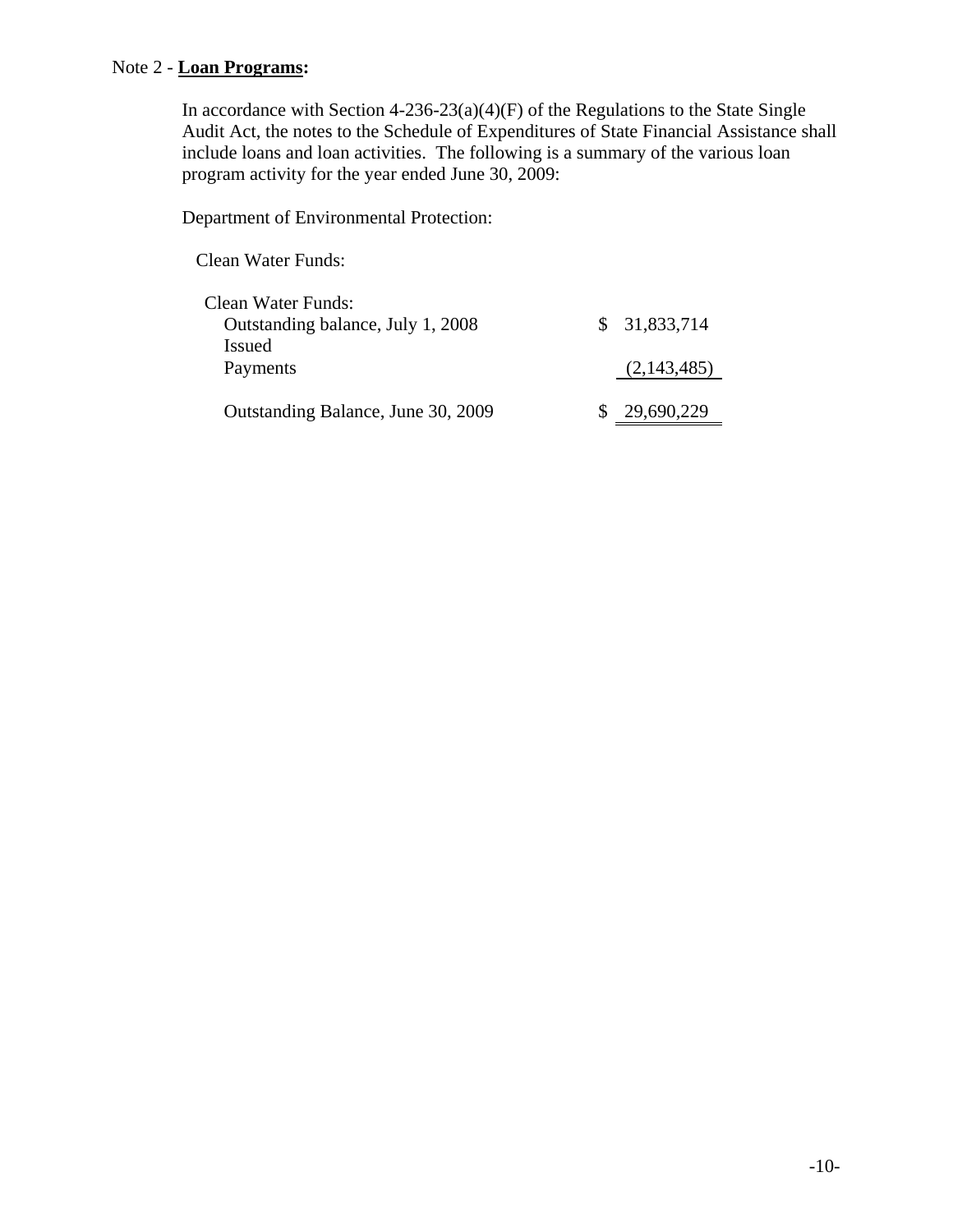

Accounting  $\vert$  Tax  $\vert$  Business Consulting

#### **Independent Auditors' Report on Internal Control over Financial Reporting and on Compliance Based on an Audit of Financial Statements Performed in Accordance with** *Government Auditing Standards*

To The Honorable Mayor and Members of the Common Council of the City of New Britain City of New Britain, Connecticut

We have audited the financial statements of the governmental activities, the business-type activities, each major fund and the aggregate remaining fund information of the City of New Britain, Connecticut, as of and for the year ended June 30, 2009, which collectively comprise the City of New Britain, Connecticut's basic financial statements, and have issued our report thereon dated December 20, 2009. We conducted our audit in accordance with auditing standards generally accepted in the United States of America and the standards applicable to financial audits contained in *Government Auditing Standards*, issued by the Comptroller General of the United States.

#### Internal Control over Financial Reporting

In planning and performing our audit, we considered the City of New Britain, Connecticut's internal control over financial reporting as a basis for designing our auditing procedures for the purpose of expressing our opinions on the financial statements, but not for the purpose of expressing an opinion on the effectiveness of the City of New Britain, Connecticut's internal control over financial reporting. Accordingly, we do not express an opinion on the effectiveness of the City of New Britain, Connecticut's internal control over financial reporting.

A control deficiency exists when the design or operation of a control does not allow management or employees, in the normal course of performing their assigned functions, to prevent or detect misstatements on a timely basis. A significant deficiency is a control deficiency, or a combination of control deficiencies, that adversely affects the entity's ability to initiate, authorize, record, process or report financial data reliably in accordance with accounting principles generally accepted in the United States of America such that there is more than a remote likelihood that a misstatement of the City's financial statements that is more than inconsequential will not be prevented or detected by the City's internal control.

A material weakness is a significant deficiency, or combination of significant deficiencies, that results in more than a remote likelihood that a material misstatement of the financial statements will not be prevented or detected by the City's internal control.

> Blum, Shapiro & Company, P.C. WEST HARTFORD • SHELTON Westport • Waterbury • New York An Independent Member of Baker Tilly International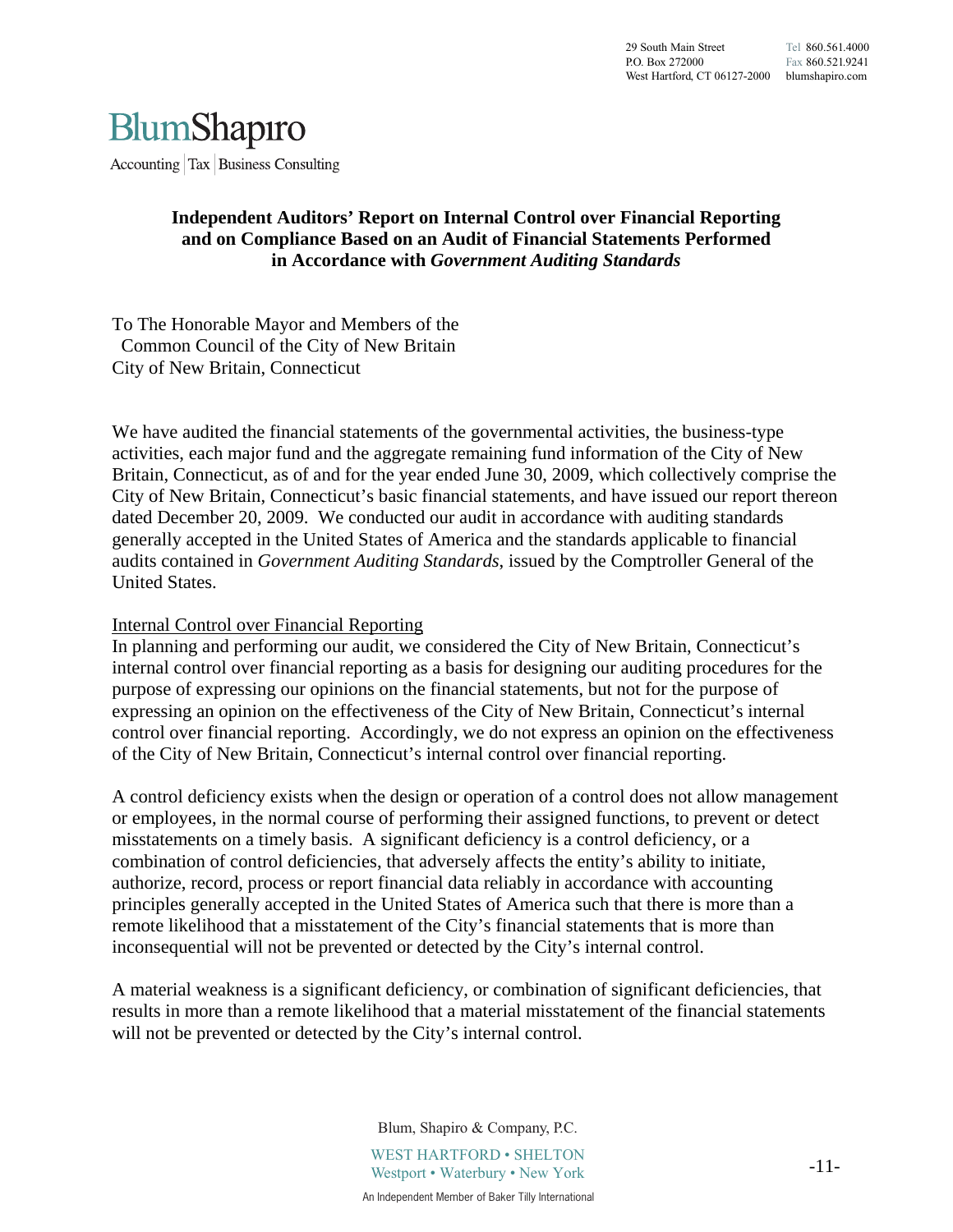Our consideration of the internal control over financial reporting was for the limited purpose described in the first paragraph of this section and would not necessarily identify all deficiencies in the City's internal control that might be significant deficiencies or material weaknesses. We did not identify any deficiencies in internal control over financial reporting that we consider to be material weaknesses, as defined above.

#### Compliance and Other Matters

As part of obtaining reasonable assurance about whether the City of New Britain, Connecticut's financial statements are free of material misstatement, we performed tests of its compliance with certain provisions of laws, regulations, contracts and grant agreements, noncompliance with which could have a direct and material effect on the determination of financial statement amounts. However, providing an opinion on compliance with those provisions was not an objective of our audit, and, accordingly, we do not express such an opinion. The results of our tests disclosed no instances of noncompliance or other matters that are required to be reported under *Government Auditing Standards*.

We noted certain matters that we reported to management of the City of New Britain, Connecticut, in a separate letter dated December 20, 2009.

This report is intended for the information and use of management, the Mayor, members of the Common Council, the Board of Education, the Office of Policy and Management and state awarding agencies and is not intended to be and should not be used by anyone other than these specified parties.

Blum, Shapino & Company, P.C.

December 20, 2009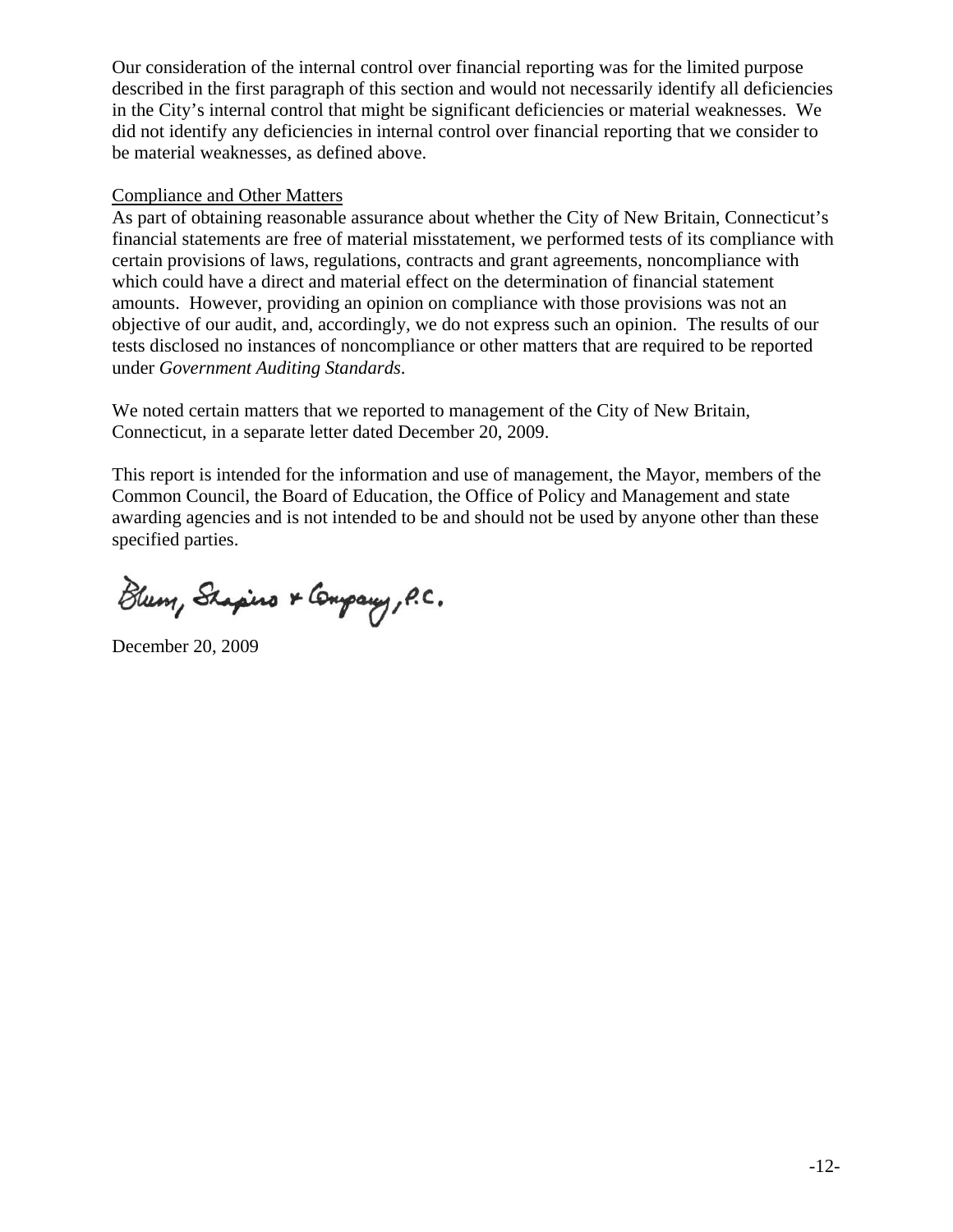# **SCHEDULE OF FINDINGS AND QUESTIONED COSTS**

## **FOR THE YEAR ENDED JUNE 30, 2009**

# **I. Summary of Auditors' Results**

# **Financial Statements**

| Type of auditors' report issued:                                                                                                                          |                             |                | Unqualified            |
|-----------------------------------------------------------------------------------------------------------------------------------------------------------|-----------------------------|----------------|------------------------|
| Internal control over financial reporting:<br>Material weakness(es) identified?<br>Significant deficiency(ies) identified that are not<br>$\bullet$       | yes                         | $\bf{X}$<br>no |                        |
| considered to be material weaknesses?<br>Noncompliance material to financial statements                                                                   | yes                         |                | X none reported        |
| noted?                                                                                                                                                    | yes                         | X<br>no        |                        |
| <b>State Financial Assistance</b>                                                                                                                         |                             |                |                        |
| Internal control over major programs:                                                                                                                     |                             |                |                        |
| Material weakness(es) identified?                                                                                                                         | yes                         | X<br>no        |                        |
| Significant deficiency(ies) identified that are not<br>$\bullet$<br>considered to be material weaknesses?                                                 | yes                         |                | X none reported        |
| Type of auditors' report issued on compliance for major programs:                                                                                         |                             |                | Unqualified            |
| Any audit findings disclosed that are required to be<br>reported in accordance with Section 4-236-24 of the<br>Regulations to the State Single Audit Act? | yes                         | X<br>no        |                        |
| The following schedule reflects the major programs included in the audit:                                                                                 |                             |                |                        |
| <b>State Grantor and Program</b>                                                                                                                          | <b>State Core-CT Number</b> |                | Expenditures           |
| Office of the State Comptroller:                                                                                                                          |                             |                |                        |
| Payment in Lieu of Taxes (PILOT) on State-<br><b>Owned Property</b><br>Payment in Lieu of Taxes (PILOT) on                                                | 11000-OSC15910-17004        |                | \$<br>4,255,399        |
| Private Colleges and General Hospitals                                                                                                                    | 11000-OSC15910-17006        |                | 3,561,936              |
| Mashantucket Pequot/Mohegan Fund<br>Department of Economic and Community<br>Development:                                                                  | 12009-OSC15910-17005        |                | 3,544,218              |
| <b>Urban Action Bonds</b>                                                                                                                                 | 13019-ECD46440-41240        |                | 429,647                |
| Department of Education:                                                                                                                                  |                             |                |                        |
| School Readiness and Child Care in Priority<br><b>School Districts</b>                                                                                    | 11000-SDE64000-17043-82056  |                |                        |
| <b>Adult Education</b>                                                                                                                                    | 11000-SDE64370-17030        |                | 3,957,007<br>1,299,118 |
| Priority School Districts                                                                                                                                 | 11000-SDE64000-17043        |                | 2,314,508              |
|                                                                                                                                                           |                             |                | $-13-$                 |